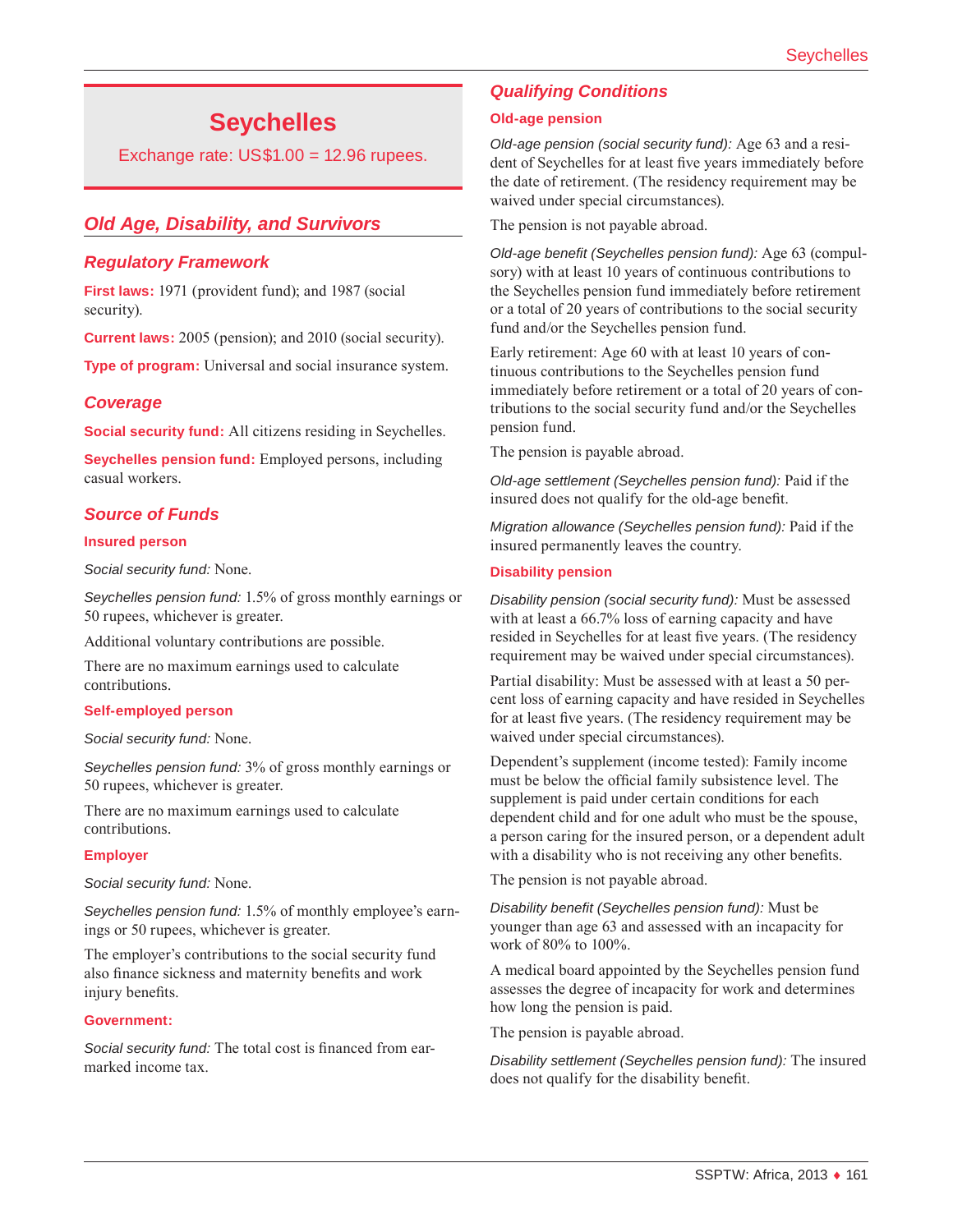# **Seychelles**

#### **Survivor pension**

*Survivor pension (social security fund):* The deceased resided in Seychelles for at least five years.

Eligible survivors include a widow aged 45 or older or with a dependent child younger than age 16 (age 25 if a student), a dependent widower, and full orphans.

The pension ceases on remarriage or cohabitation.

A widow who does not qualify for a pension receives a limited benefit for up to 20 working days.

Dependent's supplement (income tested): Family income must be below the official family subsistence level. The supplement is paid under certain conditions for each dependent child and for one adult who must be the spouse, a person caring for the insured person, or a dependent adult with a disability who is not receiving any other benefits.

The pension is not payable abroad.

*Funeral grant (Social security fund):* Paid to eligible survivors.

*Survivor benefit (Seychelles pension fund):* The deceased was insured.

Eligible survivors include a widow(er) or partner who lived with the deceased for at least three years. The surviving spouse must have resided in Seychelles for at least five years (may be waived in special circumstances). Eligible surviving children must be younger than age 18 (age 26 if a full-time student).

*Death benefit (Seychelles pension fund):* Paid to a named survivor if there is no eligible surviving spouse or child and if the deceased received or was entitled to receive an oldage or disability pension.

*Preretirement death benefit (Seychelles pension fund):* Paid to a named survivor if there is no eligible surviving spouse or child and if the deceased was younger than the retirement age.

Survivor benefits are payable abroad.

# *Old-Age Benefits*

**Old-age pension (social security fund):** 2,550 rupees a month is paid.

Benefit adjustment: Benefits are reviewed and adjusted annually according to changes in the cost of living.

**Old-age benefit (Seychelles pension fund):** A percentage of the insured's average monthly earnings in the last five years before retirement is paid, according to four earnings classes.

Any voluntary contributions to the fund may be used to calculate pensions or refunded as a lump sum with interest.

The maximum pension is 17,000 rupees a month.

**Old-age settlement (Seychelles pension fund):** A lump sum is paid.

**Migration allowance (Seychelles pension fund):** A lump sum of the total of the insured's and the employer's contributions plus 4% interest is paid.

# *Permanent Disability Benefits*

**Disability pension (social security fund):** 2,120 rupees a month is paid.

Partial disability (earnings tested): A reduced pension is paid until retirement age after receiving sickness benefits for at least six months.

Dependent benefit (income tested): 1,120 rupees a month is paid for an adult and 1,010 rupees a month for each child.

The combined disability pension and dependent supplements must not exceed 80% of the insured's previous earnings.

Benefit adjustment: Benefits are reviewed and adjusted annually according to changes in the cost of living.

**Disability benefit (Seychelles pension fund):** The monthly pension is based on the insured's average monthly earnings in the last five years before the disability is assessed.

**Disability settlement (Seychelles pension fund):** A lump sum of the total of the insured's and the employer's contributions plus 4% interest is paid.

### *Survivor Benefits*

**Spouse's pension (social security fund):** 2,120 rupees a month is paid to an eligible widow or dependent widower for up to one year.

A benefit is paid for up to 20 business days to a widow(er) who does not qualify for a pension.

Dependent benefit (income tested): 900 rupees a month is paid for an adult and 800 rupees a month for each child.

**Orphan's pension (social security fund):** 1,280 rupees a month is paid for each full orphan.

**Funeral grant (social security fund):** A lump sum of 1,600 rupees is paid.

Benefit adjustment: Benefits are reviewed and adjusted annually according to changes in the cost of living.

**Spouse's benefit (Seychelles pension fund):** If there are no eligible surviving children, 80% of the old-age or disability pension the deceased received or was entitled to receive is paid to the surviving spouse for life (70% if the surviving spouse was at least 10 years younger than the deceased). If there are eligible surviving children, the spouse's pension is up to 50% of the deceased's pension; if the deceased elected to pay a higher pension to surviving children, the spouse's pension is reduced but must not be less than 25% of the deceased's pension.

**Orphan's pension (Seychelles pension fund):** The minimum monthly pension is 40% of the old-age or disability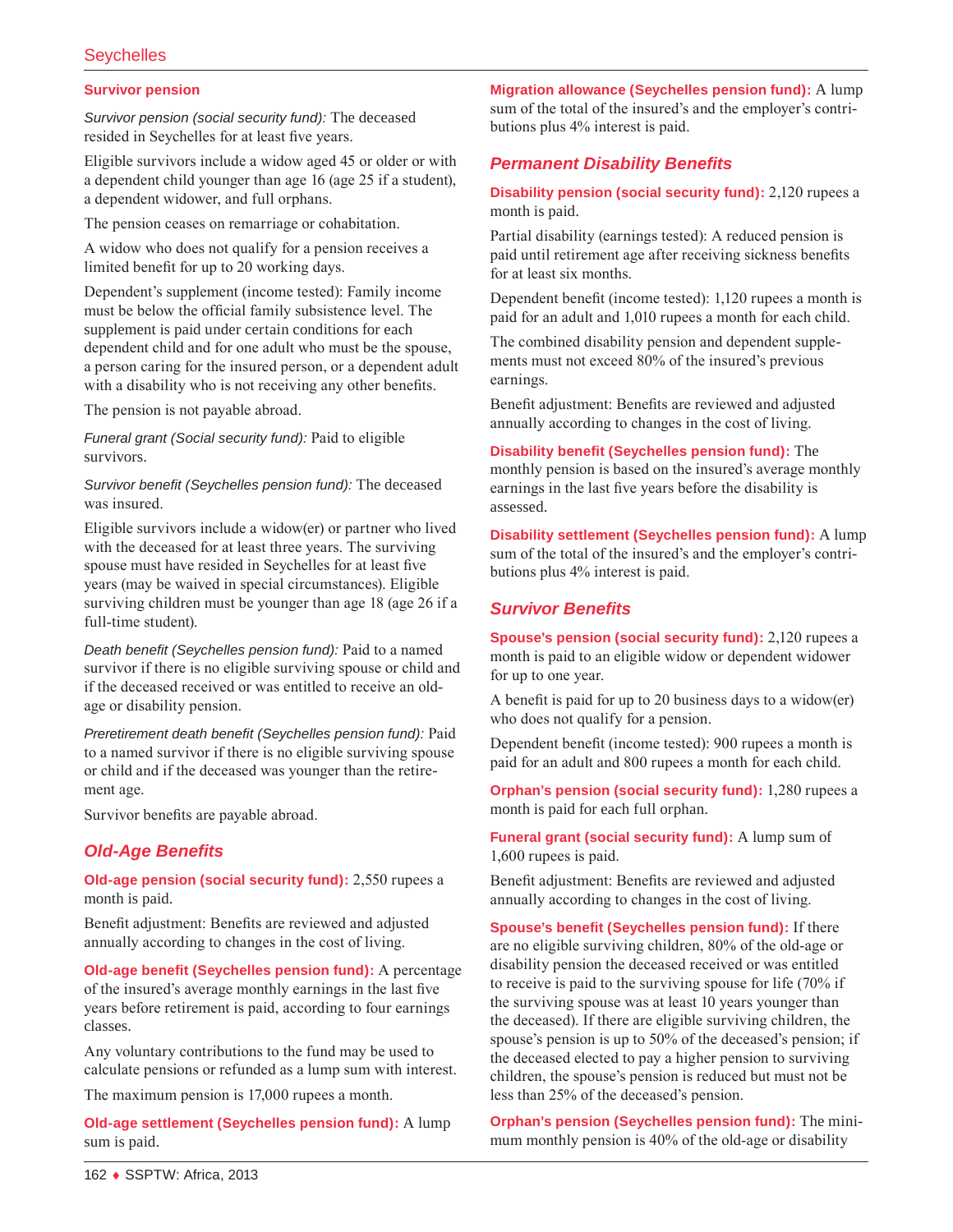pension the deceased received or was entitled to receive; if the deceased elected to pay a higher pension to surviving children, up to 75% of the deceased's pension is paid; 80% for full orphans.

The pension is split equally among eligible orphans and paid to the child(ren)'s guardian.

**Death benefit (Seychelles pension fund):** One month of the old-age or disability pension the deceased received or was entitled to receive is paid.

**Preretirement death benefit (Seychelles pension fund):** A lump sum of the total of the deceased's and the employer's contributions plus 4% interest is paid.

### *Administrative Organization*

Agency for Social Protection, supervised by a board of trustees appointed by the Ministry of Finance, administers the social security fund program.

Seychelles Pension Fund ([http://www.pensionfund.sc\)](http://www.pensionfund.sc), directed by a chief executive officer and a tripartite board of trustees, administers the supplementary pension program.

# *Sickness and Maternity*

### *Regulatory Framework*

**First law:** 1979.

**Current law:** 2010 (social security).

**Type of program:** Social insurance system. Cash sickness and maternity benefits only.

### *Coverage*

Employed and self-employed persons.

### *Source of Funds*

**Insured person:** None.

**Self-employed person:** None.

**Employer:** None.

**Government:** The total cost.

### *Qualifying Conditions*

#### **Cash sickness and maternity benefits:** There is no minimum qualifying period.

Dependent's supplement (income tested): Family income must be below the official family subsistence level. The supplement is paid under certain conditions for each dependent child and for one adult who must be the spouse, a person caring for the insured person, or a dependent adult with a disability who is not receiving any other benefits.

### *Sickness and Maternity Benefits*

**Sickness benefit:** 80% of the insured's full salary or 2,120 rupees a month is paid for the first two months of sickness, whichever is lower. (The employer pays 20%.) Up to 1,800 rupees a month is paid from the third month for up to 130 working days.

Dependent's benefit (income tested): 1,120 rupees a month is paid for an adult and 1,010 rupees for each child.

Benefit adjustment: Benefits are adjusted periodically according to changes in the cost of living.

**Maternity benefit:** 80% of the insured's full salary or 2,120 rupees (whichever is lower) is paid for two weeks before and eight weeks after the expected date of childbirth. (The employer pays 20%.) For a prolonged incapacity resulting from pregnancy or childbirth, a sickness benefit is paid.

Dependent's supplement (income tested): 1,120 rupees a month is paid for an adult and 1,010 rupees for each child.

Benefit adjustment: Benefits are adjusted periodically according to changes in the cost of living.

### *Workers' Medical Benefits*

No statutory benefits are provided.

Government clinics and hospitals provide medical services under the National Health Plan.

#### *Dependents' Medical Benefits*

**Medical benefits for dependents:** No statutory benefits are provided.

Government clinics and hospitals provide medical services under the National Health Plan.

#### *Administrative Organization*

Agency for Social Protection, supervised by a board of trustees appointed by the Ministry of Finance, administers the social security fund program.

# *Work Injury*

#### *Regulatory Framework*

**First law:** 1970 (employer liability). **Current law:** 2010 (social security). **Type of program:** Social insurance system.

### *Coverage*

Employed persons. Exclusions: Self-employed persons.

### *Source of Funds*

**Insured person:** None.